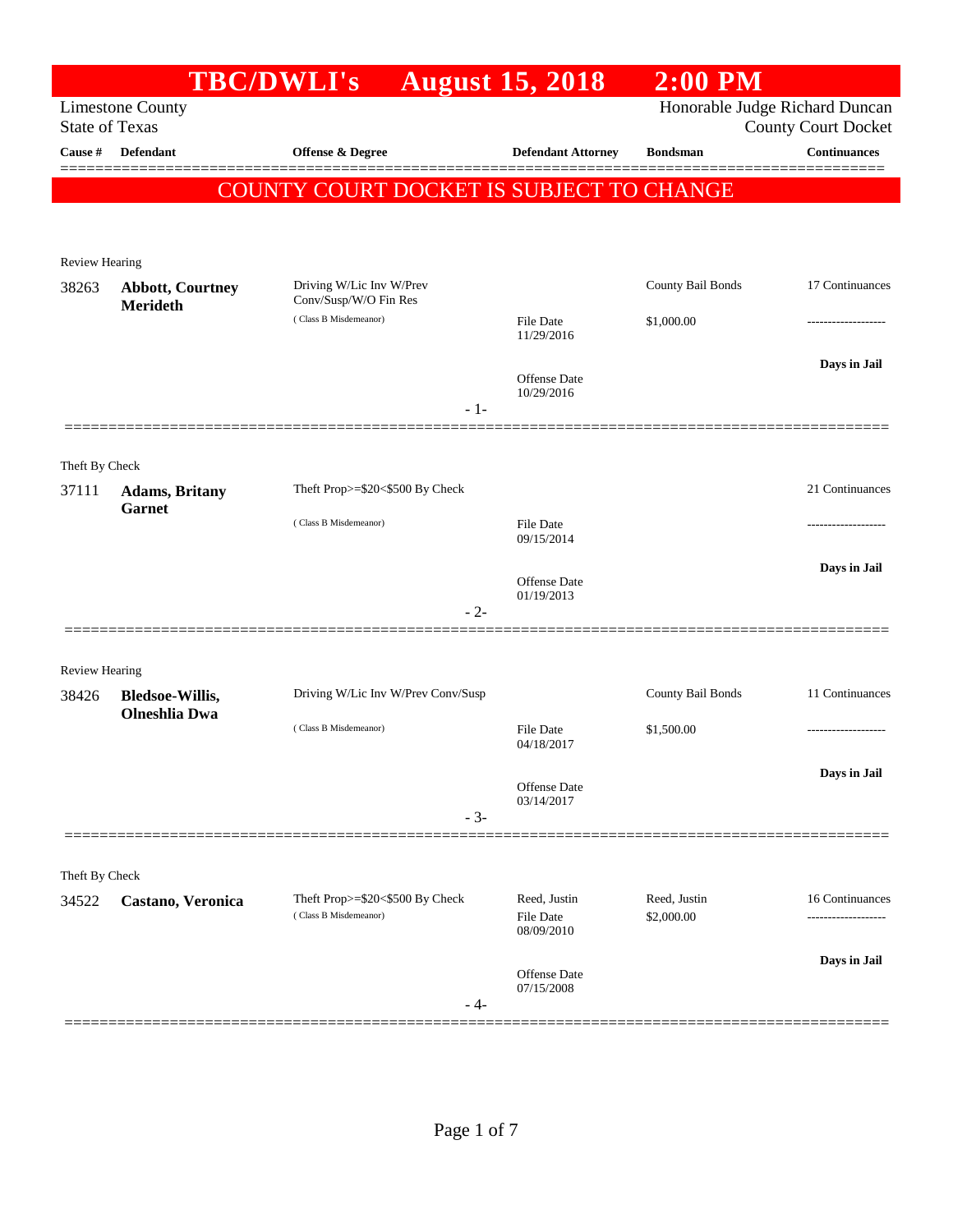|                       | <b>TBC/DWLI's</b>                |                                                          | <b>August 15, 2018</b>         | $2:00$ PM                       |                                |
|-----------------------|----------------------------------|----------------------------------------------------------|--------------------------------|---------------------------------|--------------------------------|
|                       | <b>Limestone County</b>          |                                                          |                                |                                 | Honorable Judge Richard Duncan |
| <b>State of Texas</b> |                                  |                                                          |                                |                                 | <b>County Court Docket</b>     |
| Cause #               | Defendant                        | Offense & Degree                                         | <b>Defendant Attorney</b>      | <b>Bondsman</b>                 | <b>Continuances</b>            |
|                       |                                  | COUNTY COURT DOCKET IS SUBJECT TO CHANGE                 |                                |                                 |                                |
|                       |                                  |                                                          |                                |                                 |                                |
|                       |                                  |                                                          |                                |                                 |                                |
| Theft By Check        |                                  |                                                          |                                |                                 |                                |
| 37930                 | <b>Curlett</b> , Amy             | Theft Prop>=\$20<\$500 By Check<br>(Class B Misdemeanor) | File Date                      | County Bail Bonds<br>\$1,000.00 | 3 Continuances                 |
|                       |                                  |                                                          | 05/02/2016                     |                                 |                                |
|                       |                                  |                                                          | Offense Date                   |                                 | Days in Jail                   |
|                       |                                  |                                                          | 04/07/2015                     |                                 |                                |
|                       |                                  | $-5-$                                                    |                                |                                 |                                |
|                       |                                  |                                                          |                                |                                 |                                |
| <b>Review Hearing</b> |                                  |                                                          |                                | Personal Bond                   | 4 Continuances                 |
| 38445                 | Douglas, Vidal<br><b>Bernard</b> | Driving W/Lic Inv W/Prev<br>Conv/Susp/W/O Fin Res        |                                |                                 |                                |
|                       |                                  | (Class B Misdemeanor)                                    | File Date<br>04/24/2017        | \$1,000.00                      |                                |
|                       |                                  |                                                          |                                |                                 | Days in Jail                   |
|                       |                                  |                                                          | Offense Date                   |                                 |                                |
|                       |                                  | $-6-$                                                    | 02/26/2017                     |                                 |                                |
|                       |                                  |                                                          |                                |                                 |                                |
| <b>Review Hearing</b> |                                  |                                                          |                                |                                 |                                |
| 38594                 | Douglas, Vidal                   | Bail Jumping And Fail To Appear                          |                                | <b>EZ Out Bail Bonds</b>        | 4 Continuances                 |
|                       | <b>Bernard</b>                   | (Class A Misdemeanor)                                    | File Date                      | \$2,000.00                      |                                |
|                       |                                  |                                                          | 08/10/2017                     |                                 |                                |
|                       |                                  |                                                          |                                |                                 | Days in Jail                   |
|                       |                                  |                                                          | Offense Date<br>08/03/2017     |                                 |                                |
|                       |                                  | $-7-$                                                    |                                |                                 |                                |
|                       |                                  |                                                          |                                |                                 |                                |
| Review Hearing        |                                  |                                                          |                                |                                 |                                |
| 37760                 | <b>Estes, Thomas Wayne</b>       | Driving W/Lic Inv W/Prev<br>Conv/Susp/W/O Fin Res        |                                | Personal Bond                   | 21 Continuances                |
|                       |                                  | (Class B Misdemeanor)                                    | <b>File Date</b><br>12/22/2015 | \$2,000.00                      |                                |
|                       |                                  |                                                          |                                |                                 | Days in Jail                   |
|                       |                                  |                                                          | Offense Date<br>11/19/2015     |                                 |                                |
|                       |                                  | $-8-$                                                    |                                |                                 |                                |
|                       |                                  |                                                          |                                |                                 |                                |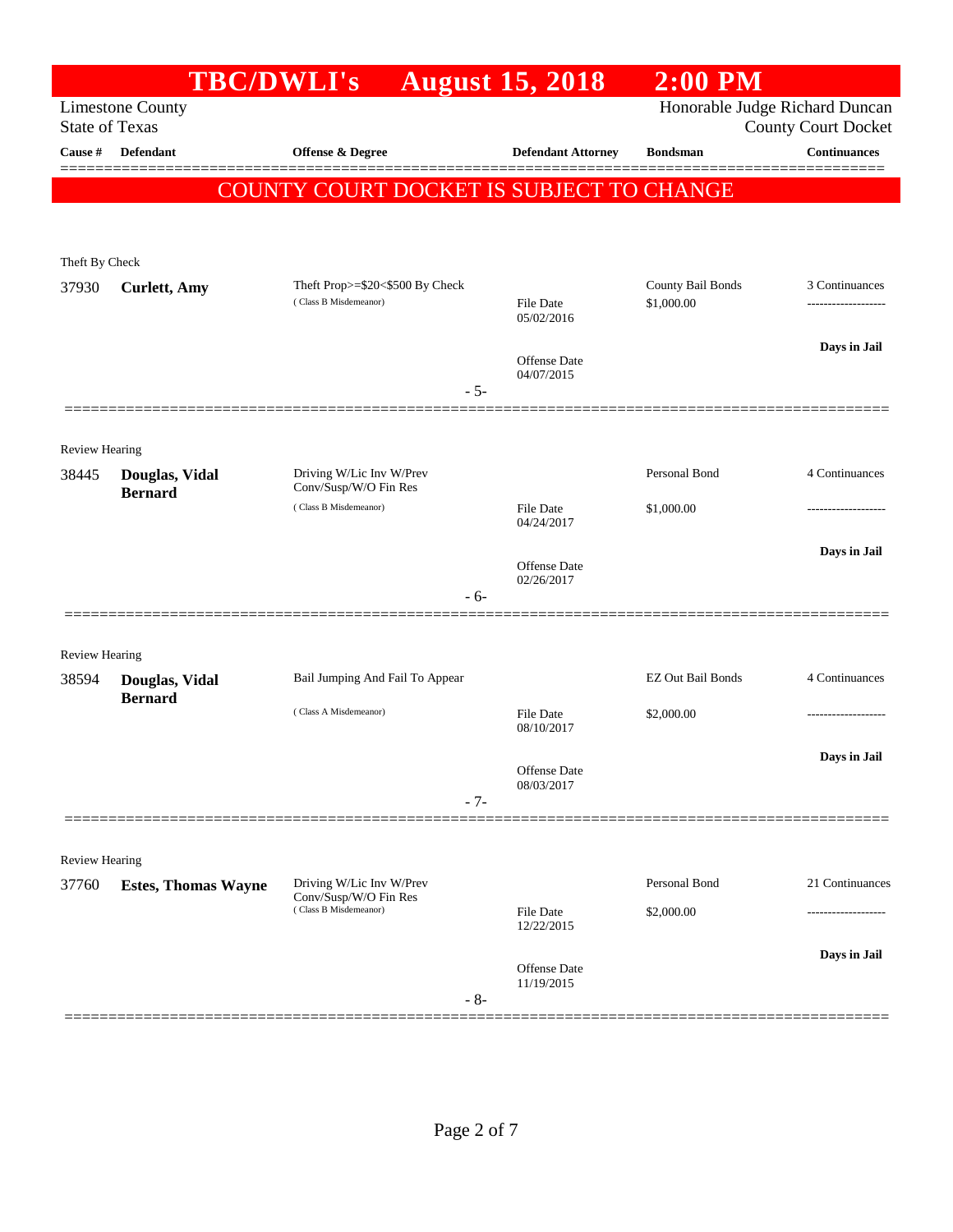|                                | <b>TBC/DWLI's</b>          |                                                          | <b>August 15, 2018</b>         | $2:00$ PM                         |                            |
|--------------------------------|----------------------------|----------------------------------------------------------|--------------------------------|-----------------------------------|----------------------------|
| <b>State of Texas</b>          | <b>Limestone County</b>    |                                                          |                                | Honorable Judge Richard Duncan    | <b>County Court Docket</b> |
| Cause #                        | Defendant                  | <b>Offense &amp; Degree</b>                              | <b>Defendant Attorney</b>      | <b>Bondsman</b>                   | <b>Continuances</b>        |
|                                |                            | COUNTY COURT DOCKET IS SUBJECT TO CHANGE                 |                                |                                   |                            |
|                                |                            |                                                          |                                |                                   |                            |
| Review Hearing                 |                            |                                                          |                                |                                   |                            |
| 37802                          | <b>Estes, Thomas Wayne</b> | Bail Jumping And Fail To Appear                          |                                | Personal Bond                     | 21 Continuances            |
|                                |                            | (Class A Misdemeanor)                                    | <b>File Date</b><br>01/27/2016 | \$2,000.00                        | -----------------          |
|                                |                            |                                                          | Offense Date                   |                                   | Days in Jail               |
|                                |                            | $-9-$                                                    | 01/07/2016                     |                                   |                            |
|                                |                            |                                                          |                                |                                   |                            |
| <b>Review Hearing</b>          |                            |                                                          |                                |                                   |                            |
| 38515                          | <b>Estes, Thomas Wayne</b> | Bail Jumping And Fail To Appear<br>(Class A Misdemeanor) | <b>File Date</b>               | Freebird Bail Bonds<br>\$3,000.00 | 7 Continuances<br>.        |
|                                |                            |                                                          | 05/26/2017                     |                                   |                            |
|                                |                            |                                                          | Offense Date<br>05/17/2017     |                                   | Days in Jail               |
|                                |                            | $-10-$                                                   |                                |                                   |                            |
|                                |                            |                                                          |                                |                                   |                            |
| <b>Review Hearing</b><br>38516 |                            | Bail Jumping And Fail To Appear                          |                                | Freebird Bail Bonds               | 7 Continuances             |
|                                | <b>Estes, Thomas Wayne</b> | (Class A Misdemeanor)                                    | <b>File Date</b><br>05/26/2017 | \$3,000.00                        |                            |
|                                |                            |                                                          |                                |                                   | Days in Jail               |
|                                |                            |                                                          | Offense Date<br>05/17/2017     |                                   |                            |
|                                |                            | - 11-                                                    |                                |                                   |                            |
| Theft By Check                 |                            |                                                          |                                |                                   |                            |
| 37941                          | <b>Evans, Quincey</b>      | Theft Prop>=\$20<\$500 By Check                          |                                | Personal Bond                     | 25 Continuances            |
|                                | Charles, Jr.               | (Class B Misdemeanor)                                    | File Date                      | \$1,000.00                        |                            |
|                                |                            |                                                          | 05/04/2016                     |                                   | Days in Jail               |
|                                |                            |                                                          | Offense Date<br>02/06/2015     |                                   |                            |
|                                |                            | $-12-$                                                   |                                |                                   |                            |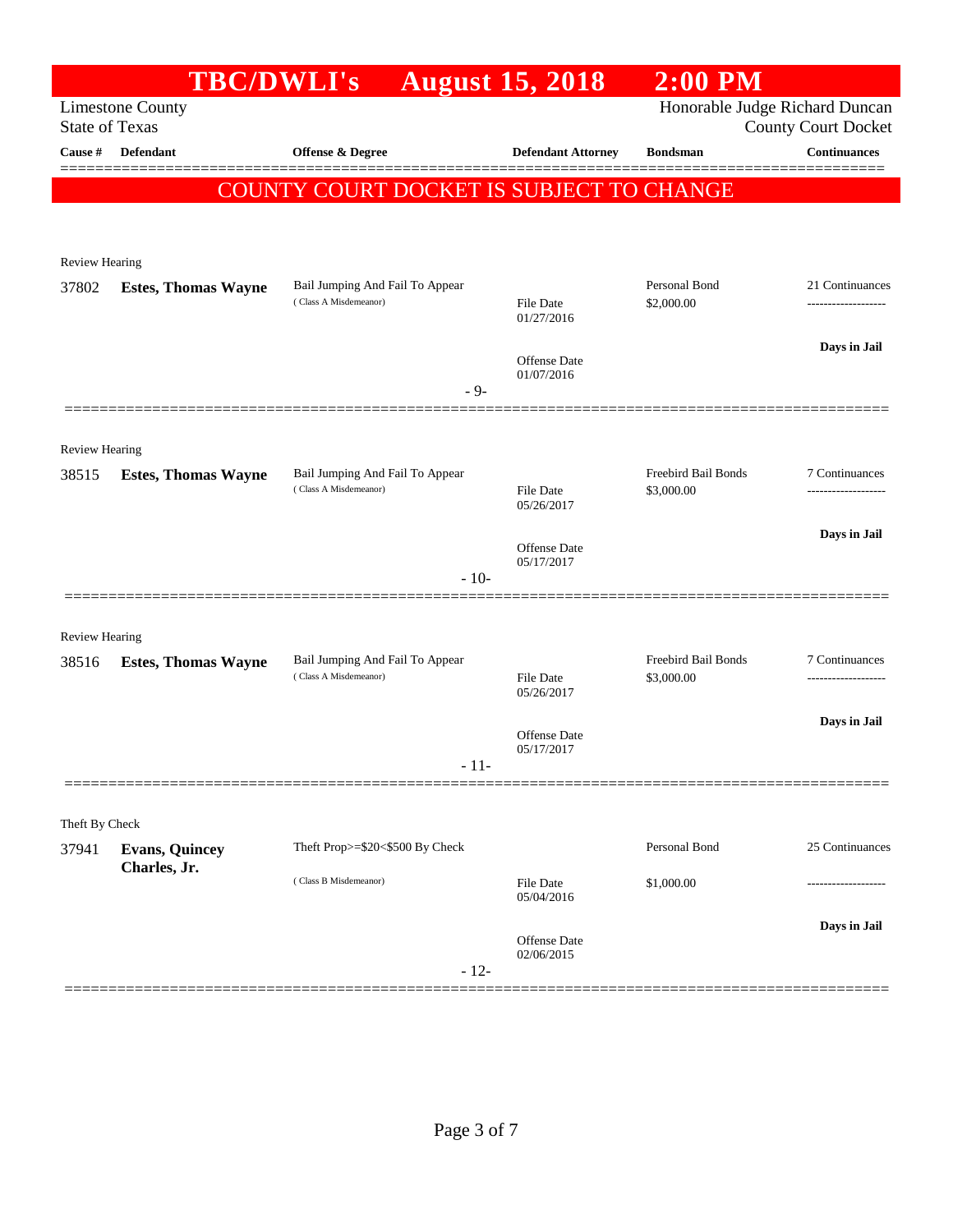|                                                  | <b>TBC/DWLI's</b>        |                                                          |        | <b>August 15, 2018</b>            | $2:00$ PM                       |                                        |
|--------------------------------------------------|--------------------------|----------------------------------------------------------|--------|-----------------------------------|---------------------------------|----------------------------------------|
| <b>Limestone County</b><br><b>State of Texas</b> |                          |                                                          |        | Honorable Judge Richard Duncan    | <b>County Court Docket</b>      |                                        |
| Cause #                                          | <b>Defendant</b>         | <b>Offense &amp; Degree</b>                              |        | <b>Defendant Attorney</b>         | <b>Bondsman</b>                 | <b>Continuances</b>                    |
|                                                  |                          | COUNTY COURT DOCKET IS SUBJECT TO CHANGE                 |        |                                   |                                 |                                        |
|                                                  |                          |                                                          |        |                                   |                                 |                                        |
| Theft By Check                                   |                          |                                                          |        |                                   |                                 |                                        |
| 37956                                            | Ferrill, Linda           | Theft Prop>=\$20<\$500 By Check                          |        |                                   | County Bail Bonds               | 4 Continuances                         |
|                                                  |                          | (Class B Misdemeanor)                                    |        | <b>File Date</b><br>05/04/2016    | \$1,000.00                      |                                        |
|                                                  |                          |                                                          |        | <b>Offense Date</b>               |                                 | Days in Jail                           |
|                                                  |                          |                                                          | $-13-$ | 11/10/2014                        |                                 |                                        |
|                                                  |                          |                                                          |        |                                   |                                 |                                        |
| Theft By Check                                   |                          |                                                          |        |                                   |                                 |                                        |
| 37787                                            | Flores, Israel, III      | Theft Prop>=\$20<\$500 By Check<br>(Class B Misdemeanor) |        | File Date                         | County Bail Bonds<br>\$1,000.00 | 17 Continuances<br>------------------- |
|                                                  |                          |                                                          |        | 01/25/2016                        |                                 |                                        |
|                                                  |                          |                                                          |        | <b>Offense Date</b><br>04/19/2014 |                                 | Days in Jail                           |
|                                                  |                          |                                                          | $-14-$ |                                   |                                 |                                        |
|                                                  |                          |                                                          |        |                                   |                                 |                                        |
| <b>Review Hearing</b><br>38734                   | Hernandez,               | Driving W/Lic Inv W/Prev                                 |        |                                   |                                 | 7 Continuances                         |
|                                                  | <b>Christopher Ramon</b> | Conv/Susp/W/O Fin Res<br>(Class B Misdemeanor)           |        | File Date                         |                                 | ---------------                        |
|                                                  |                          |                                                          |        | 11/15/2017                        |                                 |                                        |
|                                                  |                          |                                                          |        | Offense Date                      |                                 | Days in Jail                           |
|                                                  |                          |                                                          | $-15-$ | 10/06/2017                        |                                 |                                        |
|                                                  |                          |                                                          |        |                                   |                                 |                                        |
| Theft By Check                                   |                          |                                                          |        |                                   |                                 |                                        |
| 37680                                            | Lynch, Clayton           | Theft Prop>=\$500<\$1,500<br>(Class A Misdemeanor)       |        | <b>File Date</b><br>10/16/2015    | County Bail Bonds<br>\$1,000.00 | 2 Continuances<br>.                    |
|                                                  |                          |                                                          |        |                                   |                                 | Days in Jail                           |
|                                                  |                          |                                                          | $-16-$ | <b>Offense Date</b><br>01/22/2015 |                                 |                                        |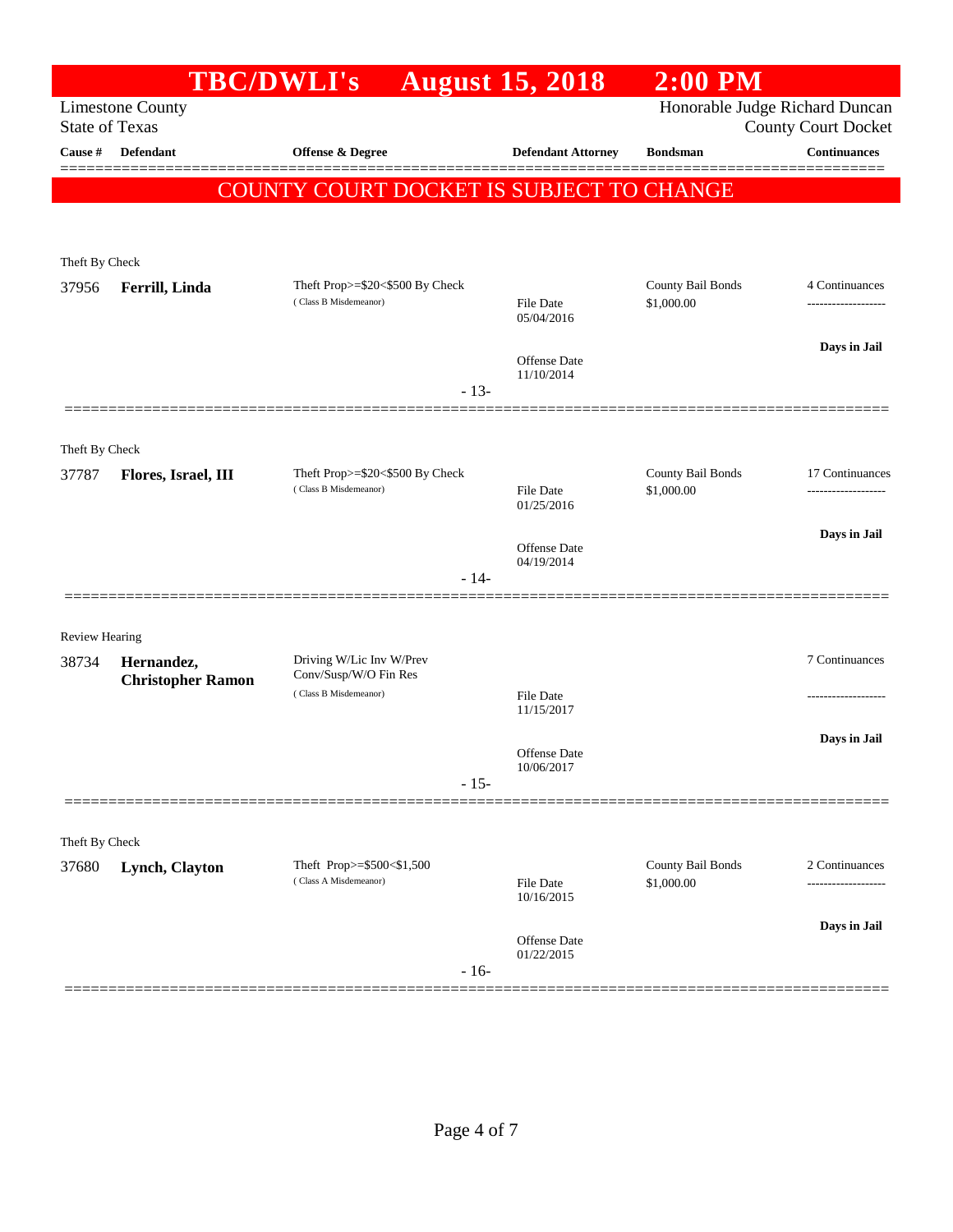|                                |                         | <b>TBC/DWLI's</b>                                        |        | <b>August 15, 2018</b>         | $2:00$ PM                   |                                |
|--------------------------------|-------------------------|----------------------------------------------------------|--------|--------------------------------|-----------------------------|--------------------------------|
|                                | <b>Limestone County</b> |                                                          |        |                                |                             | Honorable Judge Richard Duncan |
| <b>State of Texas</b>          |                         |                                                          |        |                                |                             | <b>County Court Docket</b>     |
| Cause #                        | Defendant               | <b>Offense &amp; Degree</b>                              |        | <b>Defendant Attorney</b>      | <b>Bondsman</b>             | <b>Continuances</b>            |
|                                |                         | COUNTY COURT DOCKET IS SUBJECT TO CHANGE                 |        |                                |                             |                                |
|                                |                         |                                                          |        |                                |                             |                                |
|                                |                         |                                                          |        |                                |                             |                                |
| <b>Status Hearing</b><br>38993 | Perkins, Desmond        | Driving W/Lic Inv W/Prev                                 |        |                                | County Bail Bonds           | 1 Continuances                 |
|                                | <b>Tremayne</b>         | Conv/Susp/W/O Fin Res                                    |        |                                |                             |                                |
|                                |                         | (Class B Misdemeanor)                                    |        | <b>File Date</b><br>06/15/2018 | \$2,000.00                  | .                              |
|                                |                         |                                                          |        |                                |                             | Days in Jail                   |
|                                |                         |                                                          |        | Offense Date<br>04/27/2018     |                             |                                |
|                                |                         |                                                          | $-18-$ |                                |                             |                                |
|                                |                         |                                                          |        |                                |                             |                                |
| <b>Review Hearing</b>          |                         |                                                          |        |                                |                             |                                |
| 38171                          | Price, Crystal Javon    | Driving W/Lic Inv W/Prev<br>Conv/Susp/W/O Fin Res        |        |                                | Personal Bond               | 15 Continuances                |
|                                |                         | (Class B Misdemeanor)                                    |        | File Date<br>09/15/2016        | \$2,000.00                  | --------------                 |
|                                |                         |                                                          |        |                                |                             | Days in Jail                   |
|                                |                         |                                                          |        | Offense Date<br>01/14/2016     |                             |                                |
|                                |                         |                                                          | $-19-$ |                                |                             |                                |
|                                |                         |                                                          |        |                                |                             |                                |
| Review Hearing                 |                         |                                                          |        |                                |                             |                                |
| 38539                          | Price, Crystal Javon    | Driving W/Lic Inv W/Prev<br>Conv/Susp/W/O Fin Res        |        |                                | County Bail Bonds           | 10 Continuances                |
|                                |                         | (Class B Misdemeanor)                                    |        | <b>File Date</b><br>06/20/2017 | \$2,000.00                  |                                |
|                                |                         |                                                          |        |                                |                             | Days in Jail                   |
|                                |                         |                                                          |        | Offense Date<br>05/12/2017     |                             |                                |
|                                |                         |                                                          | $-20-$ |                                |                             |                                |
|                                |                         |                                                          |        |                                |                             |                                |
| Theft By Check                 |                         |                                                          |        |                                |                             |                                |
| 37978                          | Price, Twamocka         | Theft Prop>=\$20<\$500 By Check<br>(Class B Misdemeanor) |        | <b>File Date</b>               | Personal Bond<br>\$1,000.00 | 24 Continuances<br>.           |
|                                |                         |                                                          |        | 05/23/2016                     |                             |                                |
|                                |                         |                                                          |        | <b>Offense Date</b>            |                             | Days in Jail                   |
|                                |                         |                                                          | $-21-$ | 09/15/2014                     |                             |                                |
|                                |                         |                                                          |        |                                |                             |                                |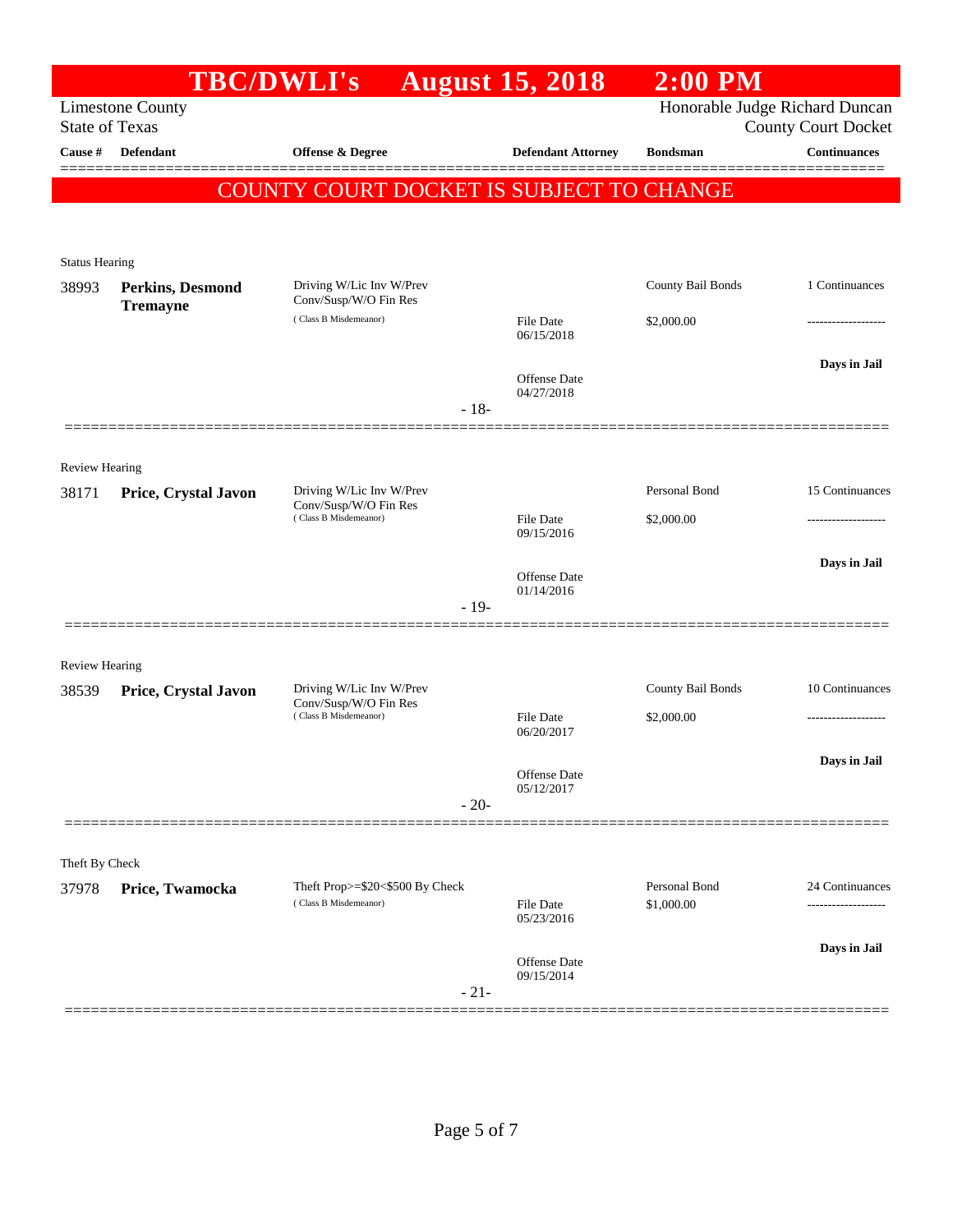|                                                  |                             | <b>TBC/DWLI's</b>                                        | <b>August 15, 2018</b>            | $2:00$ PM                      |                                       |
|--------------------------------------------------|-----------------------------|----------------------------------------------------------|-----------------------------------|--------------------------------|---------------------------------------|
| <b>Limestone County</b><br><b>State of Texas</b> |                             |                                                          |                                   | Honorable Judge Richard Duncan | County Court Docket                   |
| Cause #                                          | Defendant                   | Offense & Degree                                         | <b>Defendant Attorney</b>         | <b>Bondsman</b>                | <b>Continuances</b>                   |
|                                                  |                             | COUNTY COURT DOCKET IS SUBJECT TO CHANGE                 |                                   |                                |                                       |
|                                                  |                             |                                                          |                                   |                                |                                       |
| Theft By Check                                   |                             |                                                          |                                   |                                |                                       |
| 37979                                            | Price, Twamocka             | Theft Prop>=\$20<\$500 By Check                          |                                   | Personal Bond                  | 24 Continuances                       |
|                                                  |                             | (Class B Misdemeanor)                                    | <b>File Date</b><br>05/23/2016    | \$1,000.00                     | -------------------                   |
|                                                  |                             |                                                          |                                   |                                | Days in Jail                          |
|                                                  |                             | $-22-$                                                   | <b>Offense Date</b><br>09/11/2014 |                                |                                       |
|                                                  |                             |                                                          |                                   |                                |                                       |
| Theft By Check                                   |                             |                                                          |                                   |                                |                                       |
| 37984                                            | <b>Saling, Corey</b>        | Theft Prop>=\$20<\$500 By Check                          |                                   | County Bail Bonds              | 9 Continuances                        |
|                                                  |                             | (Class B Misdemeanor)                                    | <b>File Date</b><br>05/23/2016    | \$1,000.00                     | -------------------                   |
|                                                  |                             |                                                          | Offense Date                      |                                | Days in Jail                          |
|                                                  |                             | $-23-$                                                   | 05/28/2015                        |                                |                                       |
|                                                  |                             |                                                          |                                   |                                |                                       |
| Theft By Check                                   |                             |                                                          |                                   |                                |                                       |
| 37839                                            | <b>Sherrod, David Keith</b> | Theft Prop>=\$20<\$500 By Check<br>(Class B Misdemeanor) | <b>File Date</b>                  | Personal Bond<br>\$1,000.00    | 0 Continuances<br>------------------- |
|                                                  |                             |                                                          | 02/24/2016                        |                                |                                       |
|                                                  |                             |                                                          | Offense Date                      |                                | Days in Jail                          |
|                                                  |                             | $-24-$                                                   | 04/30/2014                        |                                |                                       |
|                                                  |                             |                                                          |                                   |                                |                                       |
| Theft By Check                                   |                             |                                                          |                                   |                                |                                       |
| 38488                                            | Smith, Tawakani             | Theft Prop $>= $100 < $750$<br>(Class B Misdemeanor)     | Reed, Benjie<br><b>File Date</b>  |                                | 10 Continuances                       |
|                                                  |                             |                                                          | 05/09/2017                        |                                |                                       |
|                                                  |                             |                                                          | Offense Date                      |                                | Days in Jail                          |
|                                                  |                             | $-25-$                                                   | 06/28/2016                        |                                |                                       |